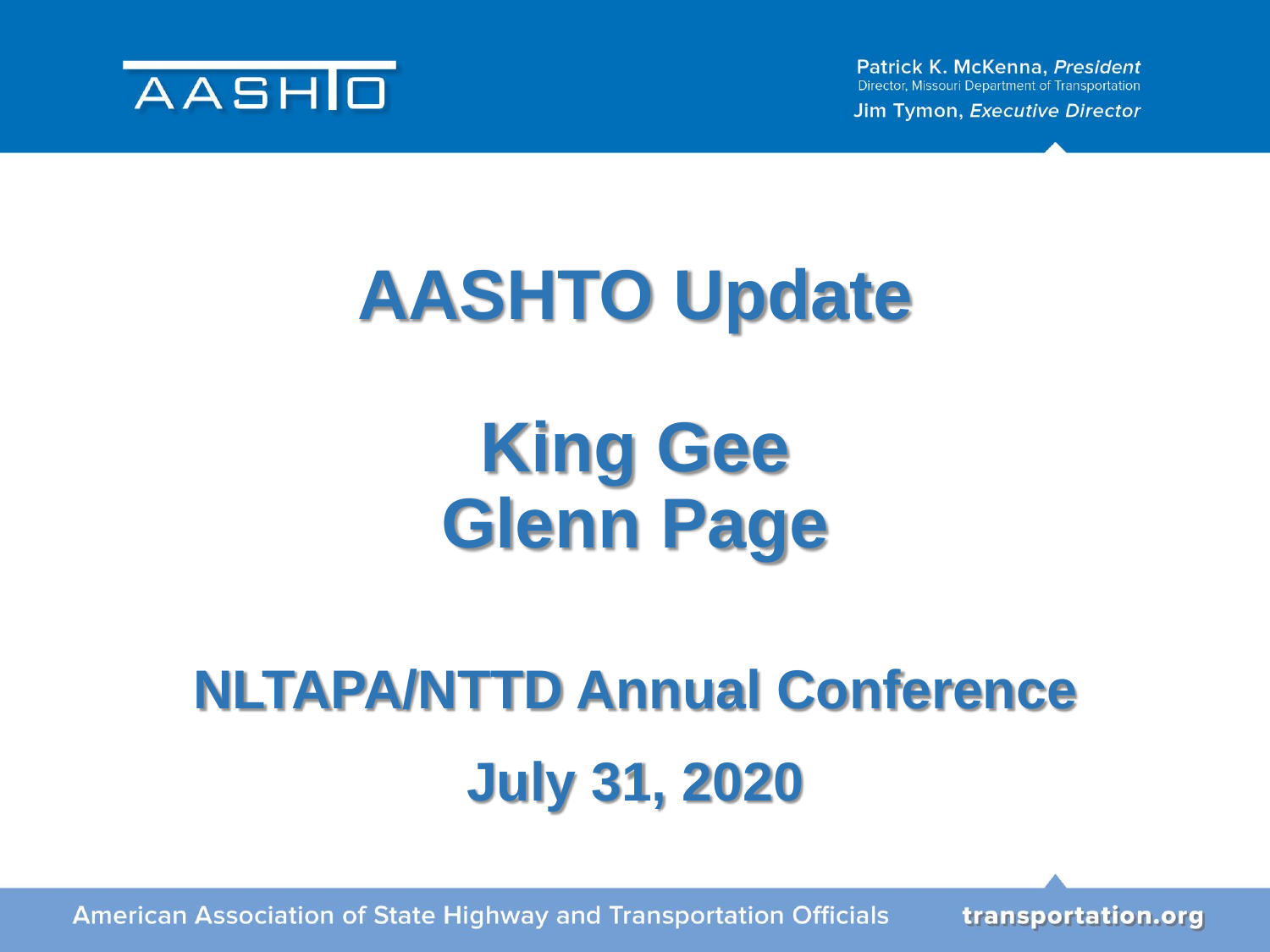

Patrick K. McKenna, President **Director, Missouri Department of Transportation** 

Jim Tymon, Executive Director

## **AASHTO Update**

### **King Gee Director, Safety and Mobility**

**American Association of State Highway and Transportation Officials**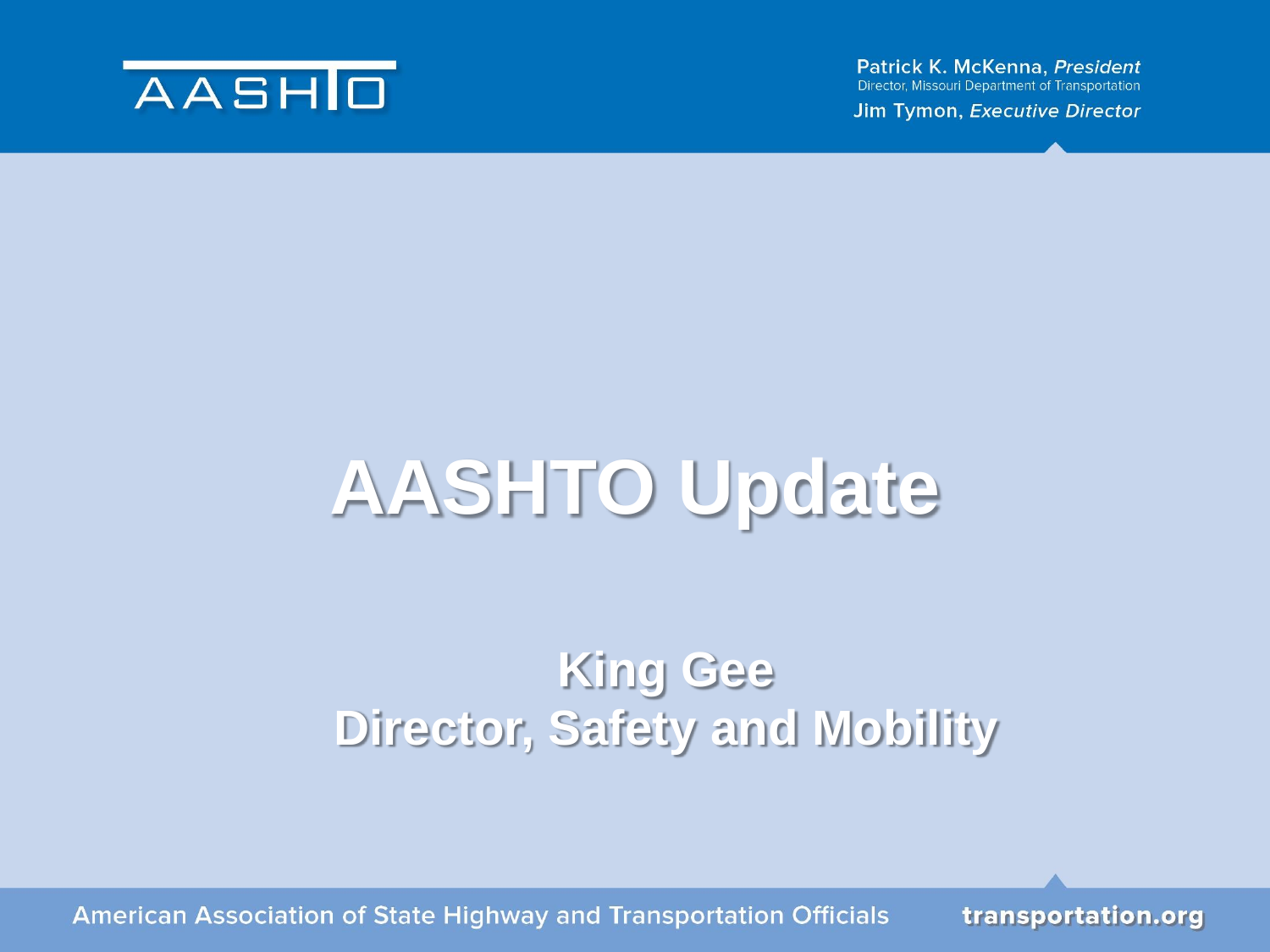

# **AASHTO Update**

- 1.AASHTO President Emphasis Areas
- 2.Operations Under COVID-19
- 3.Engagement with Congress
- 4.Knowledge Management Meetings
- 5.Staff and Organization Updates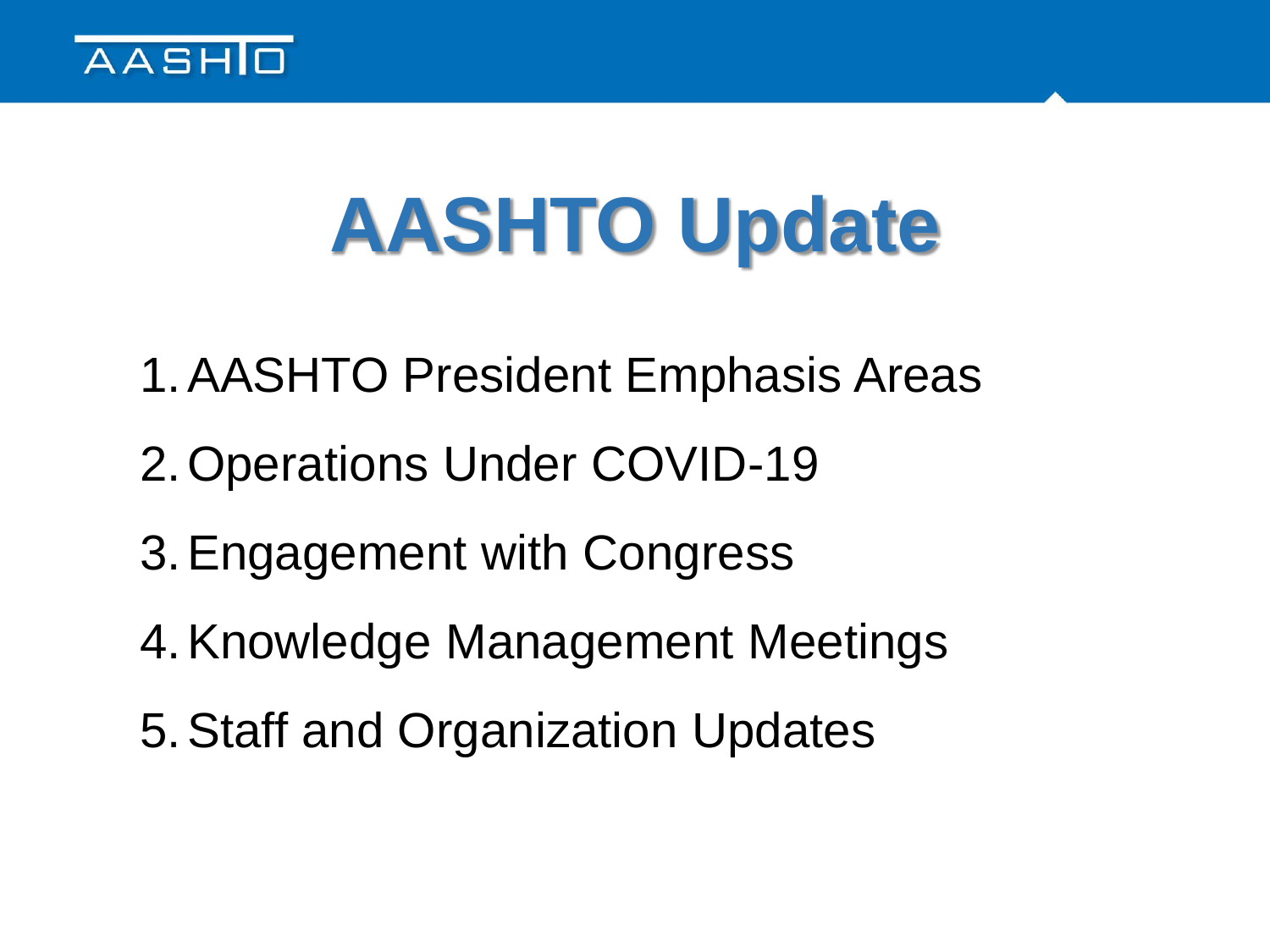

### **Committee on Knowledge Management**

Annual Meeting – 2020 virtual sessions <https://km.transportation.org/>

- **1. The KM Journey: Where are you on the path? People, process, technology and information** – June 8 presentation is available on the CKM webpage
- **2. Building a Business Case for Knowledge Management**  – Wed., Aug. 12, 2:00 p.m. Eastern
- **3. Establishing a Community of Practice and Information Sharing Session** – Wed., Oct. 14, 2:00 p.m Eastern
- **4. KM Lessons Learned Panel Session** Wed., Dec.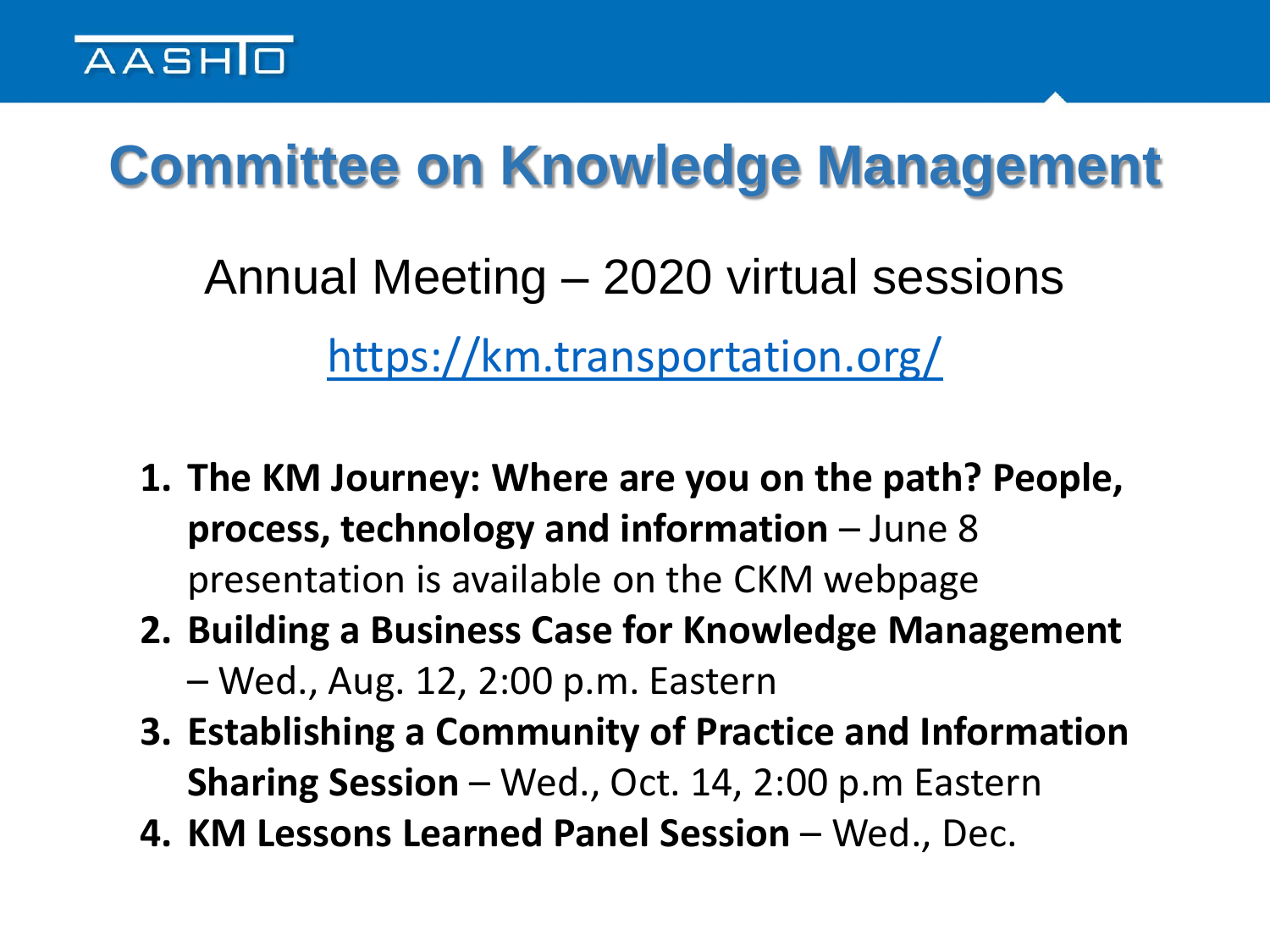

Jim Tymon, Executive Director

#### **AASHTO Staff Divisions**



**American Association of State Highway and Transportation Officials**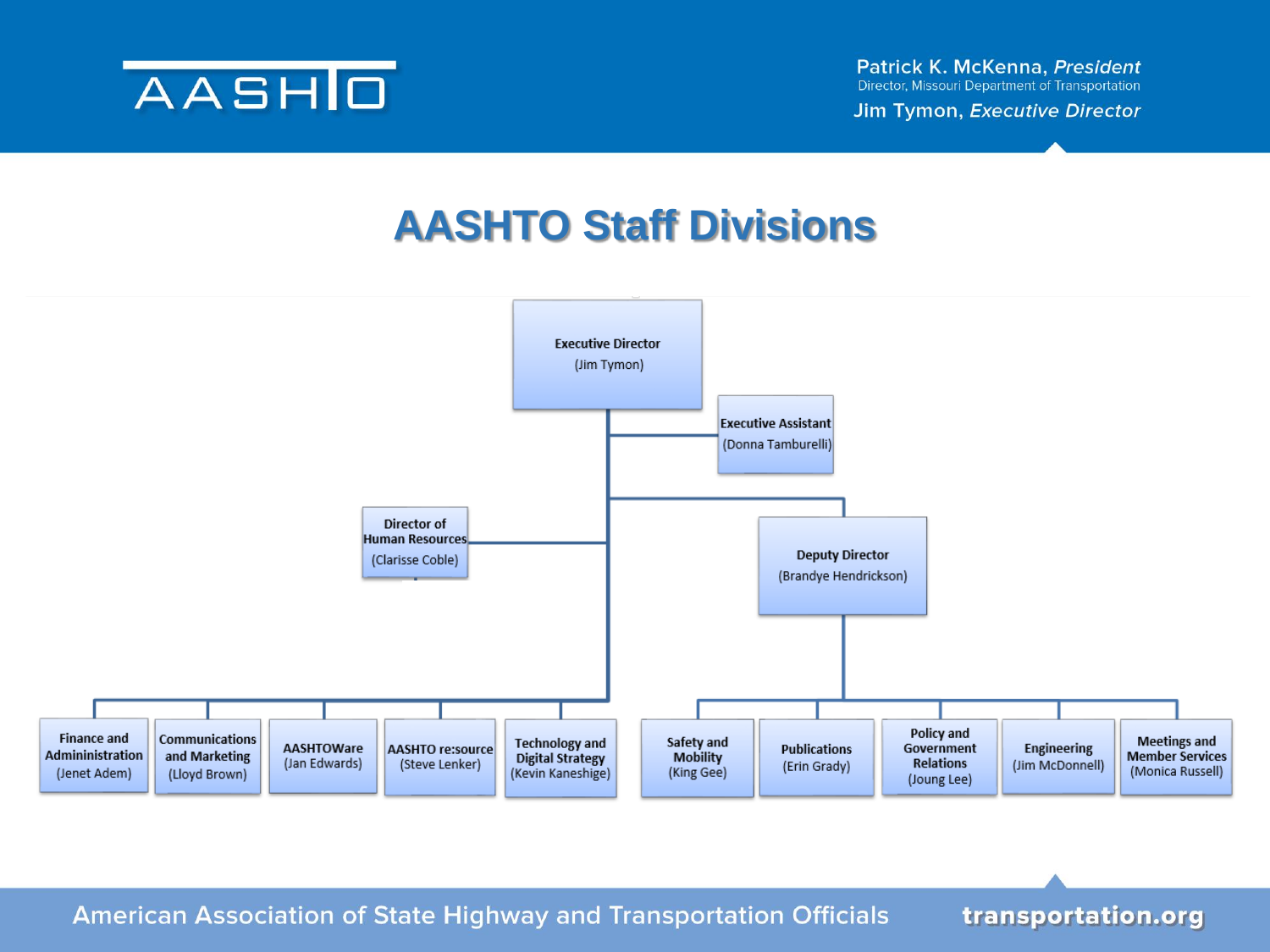

Patrick K. McKenna, President **Director, Missouri Department of Transportation** 

Jim Tymon, Executive Director

## **TC3 Update and Course Developments for FY2020 and FY2021**

#### **Glenn Page Associate Program Director, Project Delivery**

**American Association of State Highway and Transportation Officials**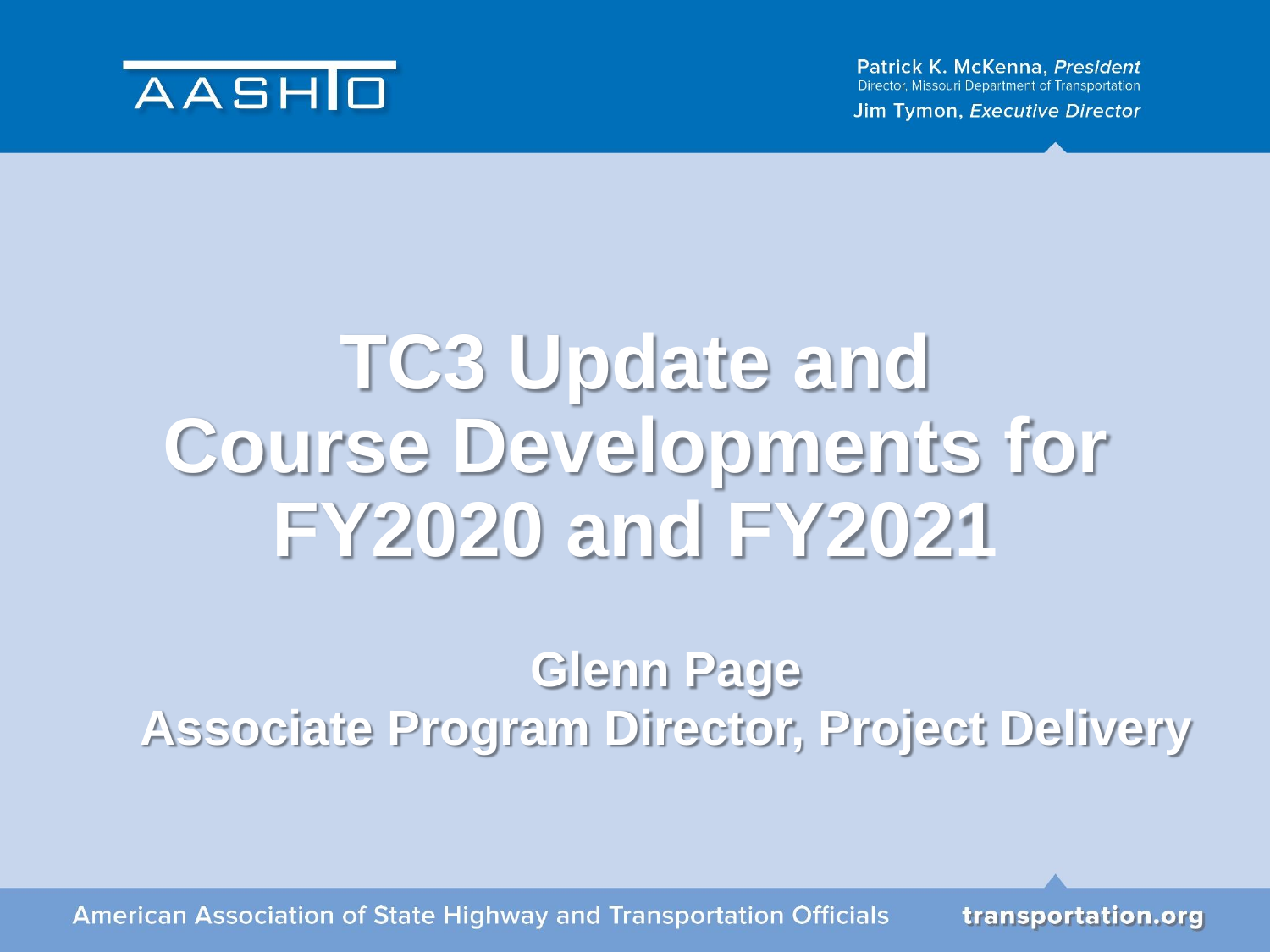

### FY2020 Achievements



- New Course Developments 33.5 Instructional Hours
- Conversion Courses 15 Instructional Hours
- Other 18.5 Instructional Hours
- Courses Delivered 39,701 (AASHTO LMS)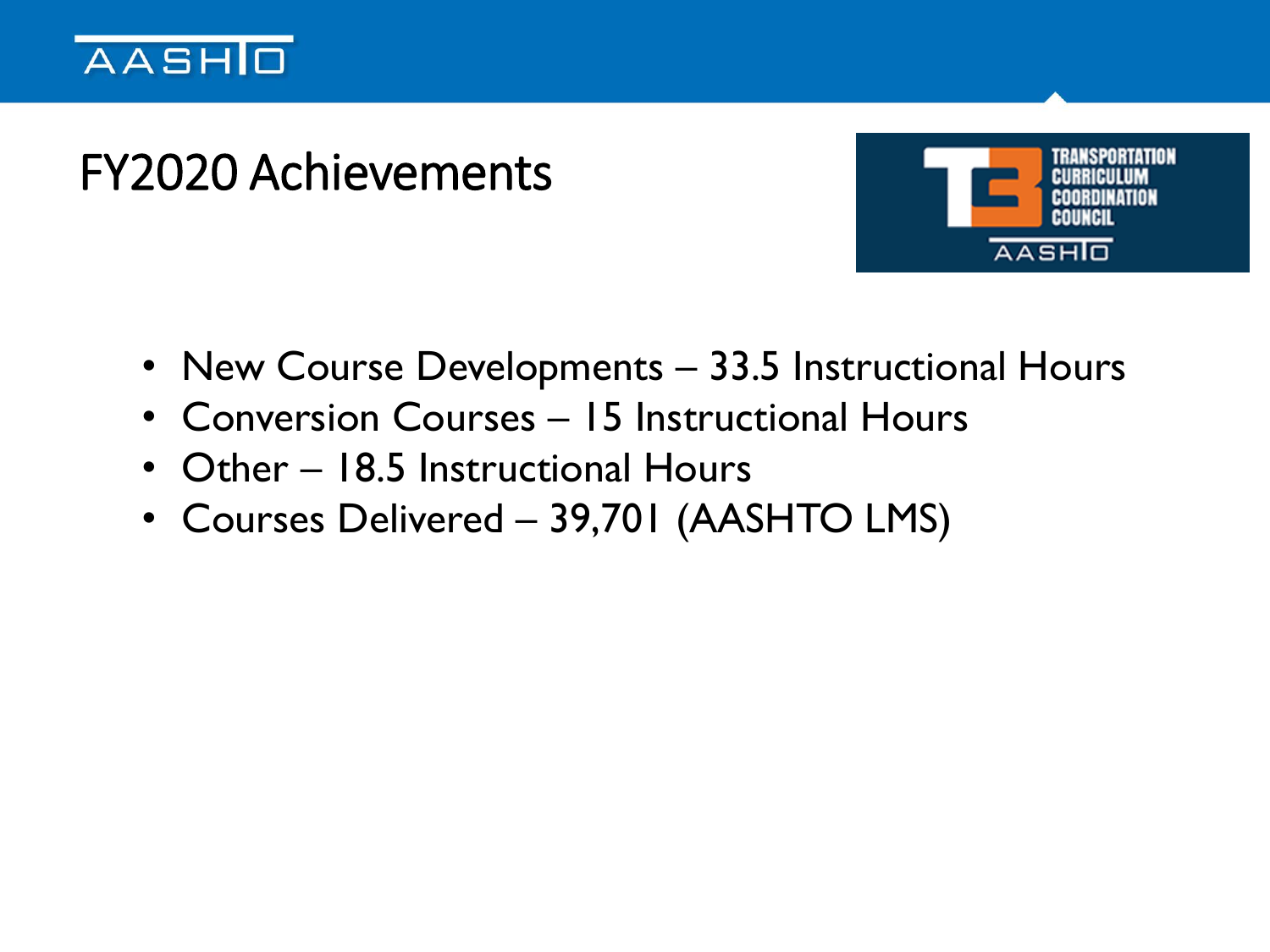

### FY2020 Achievements



#### **AASHTO Training Store Courses Delivered**

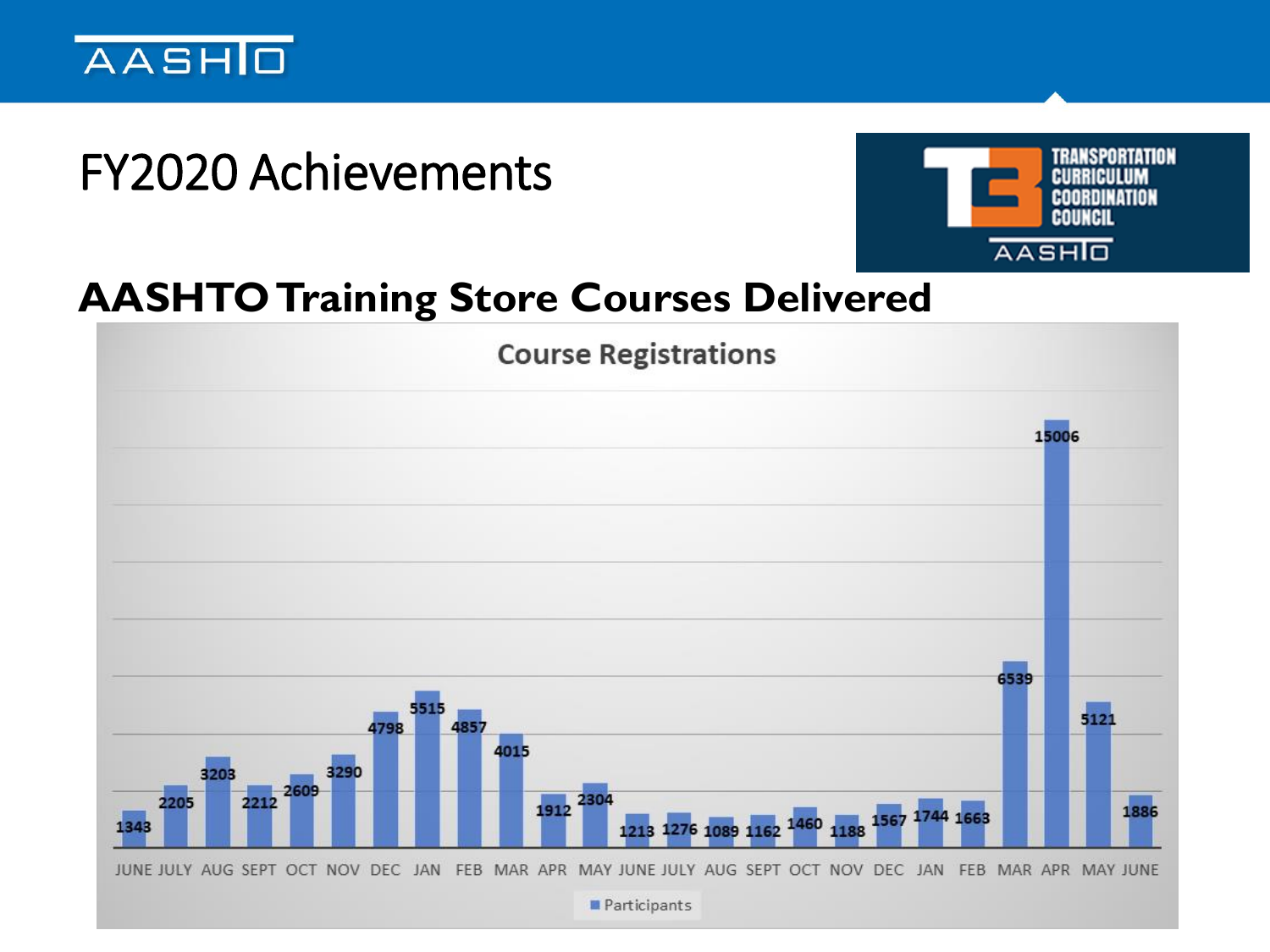#### **AASHIO**

### FY2020 Upcoming



- New Course Development 30 Instructional Hours
- Conversion Courses 15 Instructional Hours
- Course Updates 43 Instructional Hours
- Other 20 Instructional Hours
- Chair: Dave Bernhardt, MN DOT, [david.bernhardt@maine.gov](mailto:david.bernhardt@maine.gov)
- Vice Chair: Chris Young, TX DOT, [cyoung1@txdot.gov](mailto:cyoung1@txdot.gov)
- or Glenn Page, AASHTO Staff, [gpage@aashto.org](mailto:gpage@aashto.org)
- AASHTO Store: [https://store.transportation.org](https://store.transportation.org/)
- TC3 Website: [https://tc3.transportation.org](https://tc3.transportation.org/)